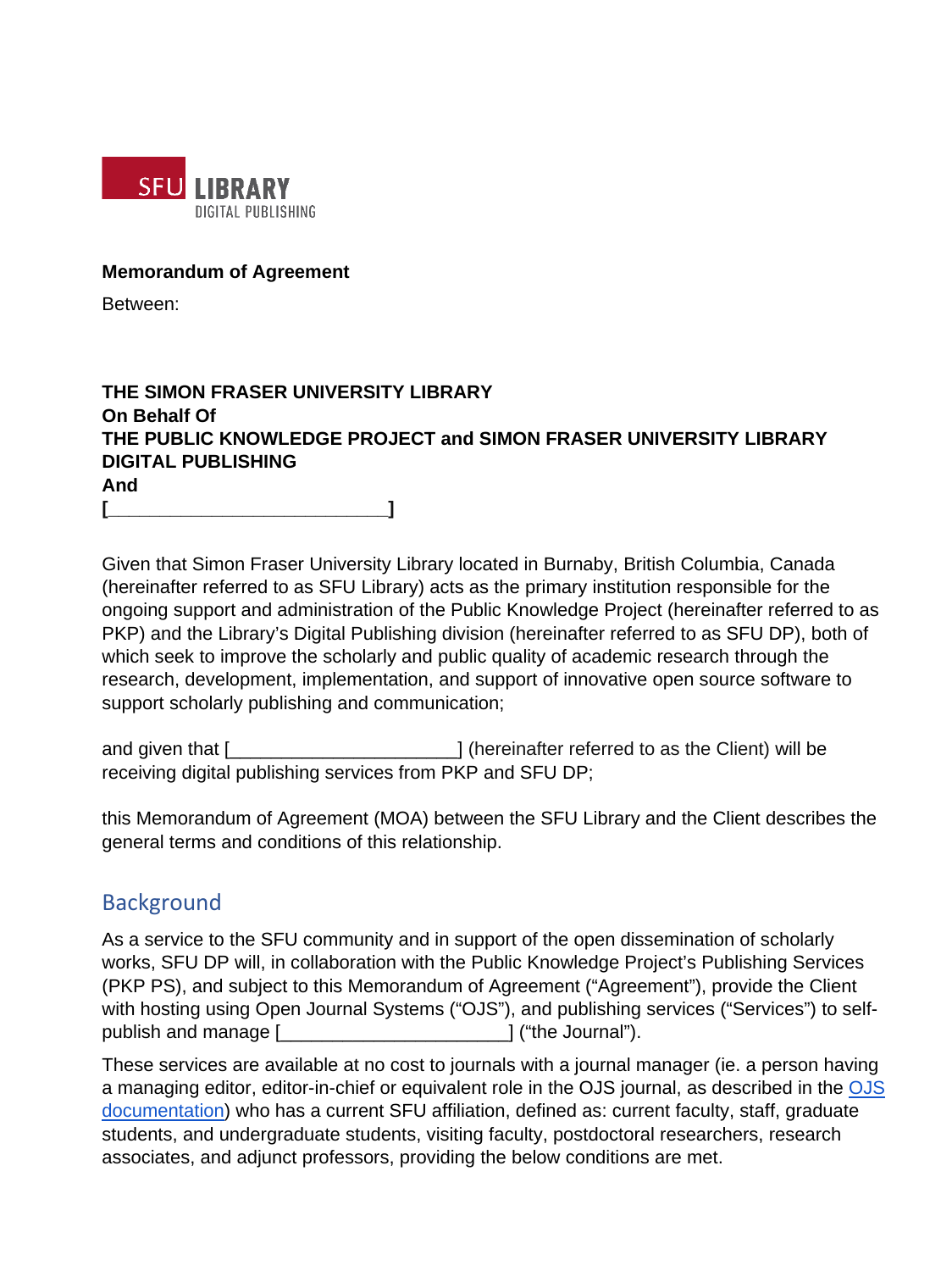# Memorandum of Agreement

This agreement governs the client's use of OJS and the Services that are provided by SFU DP and PKP PS.

Please read this agreement carefully. By signing this agreement, you are stating that you have read, understand, and agree to comply with this agreement.

The signed Memorandum of Agreement form can be submitted to digital-publishing@sfu.ca, along with details of the proposed project.

## **Eligibility**

## **Eligibility for Journals:**

Journals must have:

- an SFU affiliation as defined above.
- a unique journal title and clearly-defined aim and scope articulating the purpose and intent of the journal and the types and topics of content it plans to publish. Journals should be scholarly and / or educational in scope, and address one or more subject areas taught and researched at SFU.

## **Eligibility for Journals Migrating From Another Service:**

Migrating Journals must meet the criteria for new journals as described above.

Migrating Journals must be on OJS version 3.0 or later and must be able to provide a complete content archive from the current service provider, or must make separate arrangements to migrate content. SFU DP may be able to facilitate non-OJS content migration for a fee - for more information, please inquire at [digital-publishing@sfu.ca.](mailto:digital-publishing@sfu.ca)

## **Eligibility for Student Journals:**

In addition to the eligibility requirements for new journals, student journals must have:

- Support of an SFU faculty or staff member who acts as a journal advisor and is listed on the journal masthead (ie About the Journal or Contact page). The SFU journal advisor will be responsible for ensuring continuity of the journal as per the continuity plan, described below.
- A continuity plan indicating the steps the journal will take to continue publishing and recruit and train new editorial board members as student editorial boards experience turnover. If at any time the student editorship ends with no new editorial team coming on board, the Faculty Advisor will notify SFU Digital Publishing who can temporarily or permanently archive the journal site.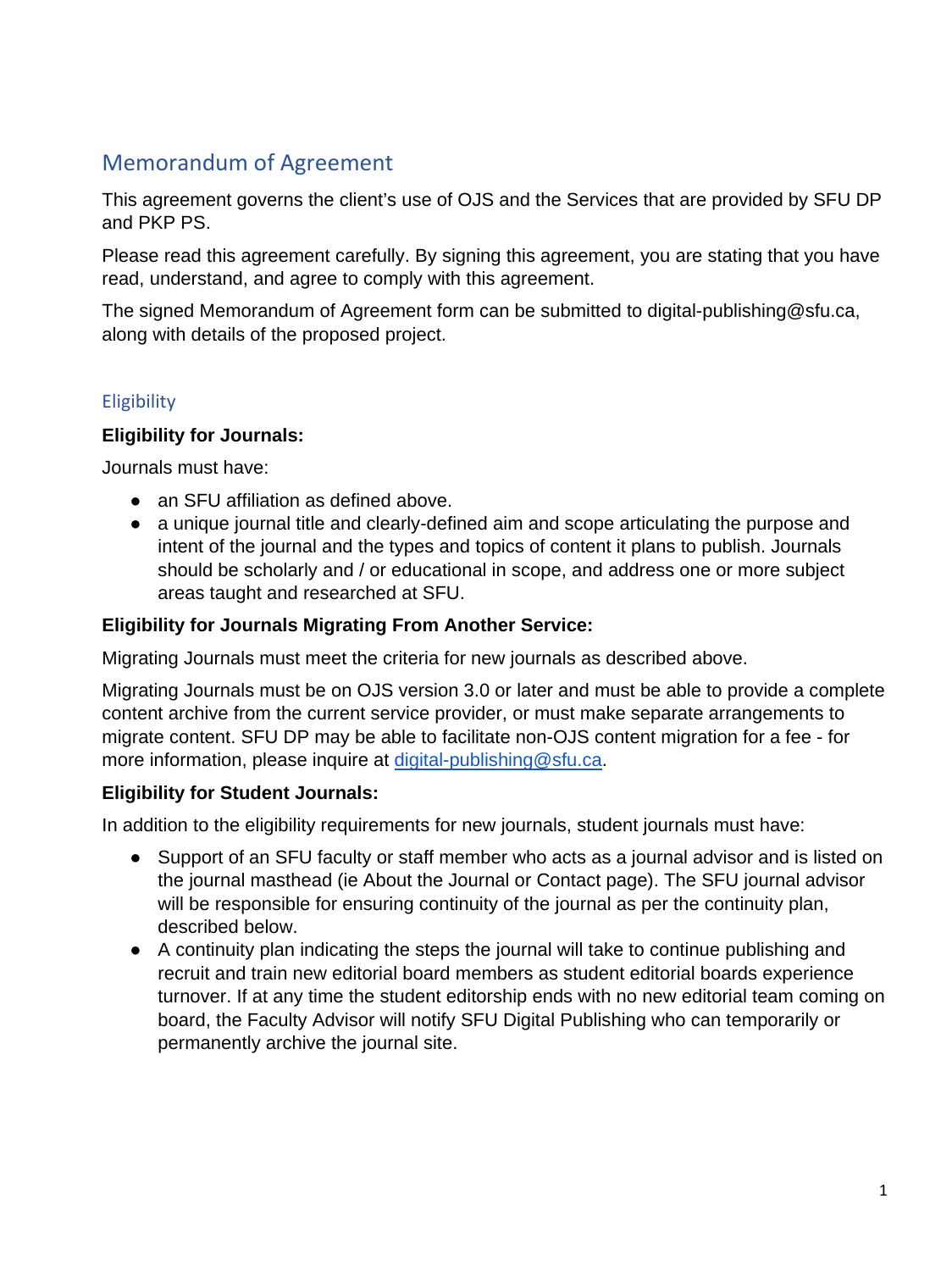## Services Provided

#### General Services

**PKP PS** will provide the following services:

- Free, dedicated, continuous hosting for journals which launch with or transfer to PKP-PS while under the leadership a Journal Manager who holds a current SFU affiliation, as defined above;
- Access to documentation on how to use OJS and publishing best practices;
- Install and provide free access to the Journal site in OJS and establish a unique account to allow you to add or transfer content to the SFU Library's server(s);
- Make the Journal content available free of charge to the University community and the public via the Internet or any subsequent technology under an agreed upon Creative Commons license;
- Strive, in the absence of unforeseen technical difficulties and routine maintenance, to provide 24/7 access to the Journal and its contents;
- Undertake to install OJS upgrades in a timely manner to the Journal as they become available;
- In the event of a decision to discontinue the use of OJS and/or the Services, provide you with 3 months prior written notice of the intention to do so;
- Facilitate the transfer of the journal and content to another hosting provider with three month's notice if requested by the Client;
- Archive the journal upon the Client's request, or if publication ceases for a period longer than 24 months, unless an extension is requested in writing.

These PKP PS services will continue for journals whose SFU affiliations cease, providing all other conditions of this agreement are met.

**SFU DP** will provide the following services while the journal's SFU affiliation is current:

- Assign a library employee to assist the Journal Manager and Editors with operational requirements (e.g. training and troubleshooting) and with meeting standards for publication ethics defined by [the Committee on Publication Ethics \(COPE\);](https://publicationethics.org/)
- Assist the journal with establishing long-term preservation of content through the PKP Preservation Network (PKP-PN) according to the PKP-PN terms of use;
- Recommend other digital preservation strategies for journals which do not pursue preservation in the PKP-PN;
- Assist with applications for inclusion in the [Directory of Open Access Journals \(DOAJ\);](http://doaj.org/)
- Supply DOIs to content published under this agreement and register them with CrossRef;
- Supply an ISSN for publications;
- Arrange for the deposit of bibliographic details about the journal into SFU Library's discovery and linking tools.

These SFU DP services will not continue to be available under the terms of this agreement for journals whose SFU affiliations cease. Some services, such as OJS webinar training for journal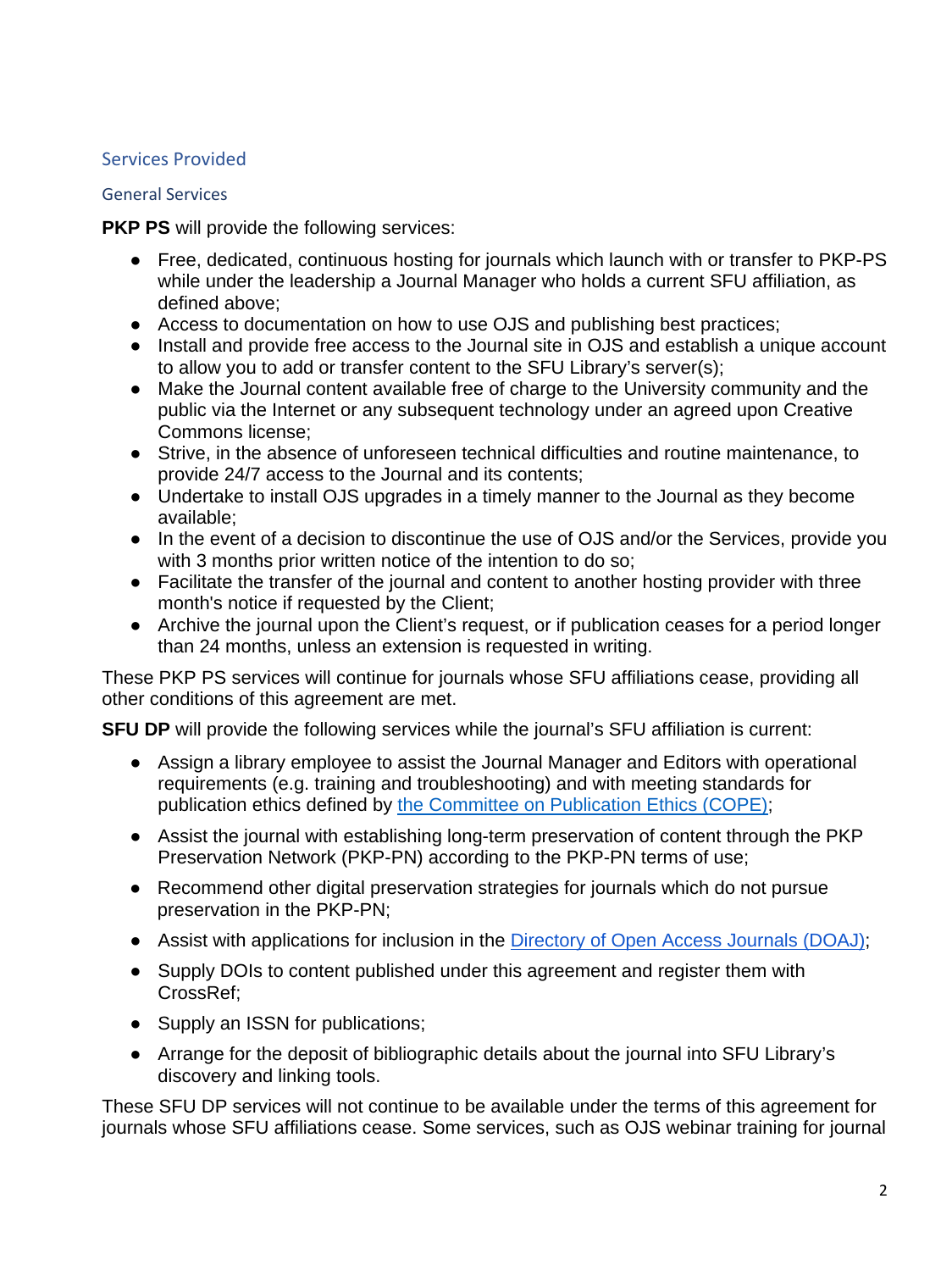teams, may be available for a fee from PKP-PS for journals whose SFU affiliations cease. Clients can use the Client Portal or [PKP-PS contact form](https://pkpservices.sfu.ca/contact/) to inquire about these services.

#### Section III: You, as the Client will:

Provide the name and contact information of one person with a current SFU affiliation who will be the initial Journal Manager and the main contact between the journal and SFU Library / PKP Publishing Services. This person will be responsible for assigning all other roles. If this main contact changes, a person with authority to represent the Journal must provide that direction to SFU DP in writing;

Be completely responsible for the creation, transfer, and update of the Journal's content on the OJS platform, including content production (copy editing and proofreading); editorial management (e.g. identifying reviewers, corresponding with authors); and customization to the Journal website within the limits allowed by the system;

Establish and maintain best practices for scholarly publishing as defined by [the Committee on](https://publicationethics.org/)  [Publication Ethics \(COPE\)](https://publicationethics.org/) and the requirements for the [DOAJ Seal of Approval for Open](https://doaj.org/apply/seal/)  [Access Journals](https://doaj.org/apply/seal/) (DOAJ Seal);

Before publishing the first issue, establish an editorial board, open access policy, author rights policy, and peer review policy, all present on the public-facing journal site. SFU DP can assist with the development of these items;

Acknowledge PKP as a journal sponsor publicly on the journal site in acknowledgement of the free hosting arrangement granted under this agreement;

Make the content published in the Journal publicly available online upon publication, free of charge and grant users the right to read, download, copy, distribute, and print without the need to seek further permission from the author or publisher. Published content will be licensed with a Creative Commons license or equivalent;

Use OJS solely for the engagement in and promotion of scholarly activities;

Adhere to recognized scholarly codes of conduct and ethical practice;

Acknowledge that your use of OJS must comply with SFU IT Services' security requirements;

Agree not to knowingly post or transmit through OJS any material or content that violates or infringes in any way the rights of others including but not limited to copyright and related intellectual property laws or gives rise to civil or criminal liability or otherwise violates any local, provincial or federal laws;

Agree that the SFU Library may suspend your online access and [temporarily, pending review] remove your content if any of the terms of this agreement are contravened;

Inform SFU Library of any plans to cease publication of the journal indefinitely or for an extended period, and allow archiving of journal content if the journal ceases publication for a period longer than 24 months;

When requested by PKP Publishing Services, allow PKP staff to upgrade the journal to the latest version of OJS;

Agree that the SFU Library may provide long-term access and/or digital archiving/preservation for your content after you are no longer actively maintaining it;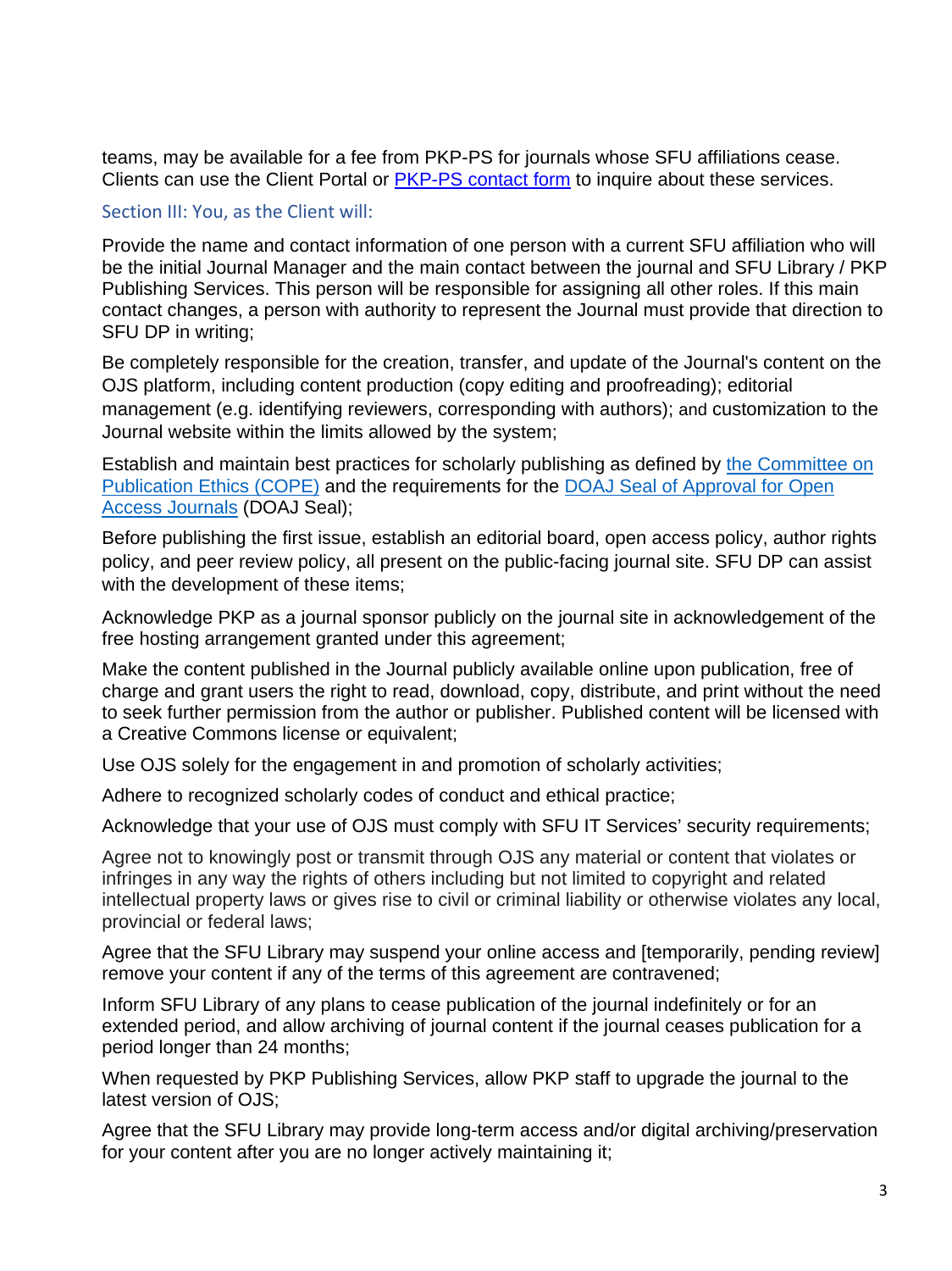In the event of your decision to discontinue use of OJS and/or the Services, provide the SFU Library with 3 month's written notice of the intention to do so;

Acknowledge these terms may be revised from time to time and that you will have an opportunity to review them and decide if you wish to continue with OJS and the Services;

Acknowledge that the SFU Library and PKP Publishing Services are providing the Services as an accommodation and the SFU Library and PKP shall not be liable for any damages, costs or losses whatsoever arising in any circumstances from the Services including, without limitation, damages arising from the breakdown of the technology, the failure to install upgrades and difficulties with access;

Be fully responsible for published content and indemnify and hold harmless the SFU Library from any claims, losses, damages or legal actions incurred and arising from the content or dissemination of published content;

#### **Terms of Support**

Journals served under this agreement may contact SFU Digital Publishing for support via [digital-publishing@sfu.ca,](mailto:digital-publishing@sfu.ca) or through the PKP Publishing Services Client Portal, access to which can be provided upon request for individual editorial team members. The SFU-affiliated managing editor will be the first and main point of contact with SFU DP, but any member of the journal editorial team can submit support requests.

The support team will endeavor to respond within 2 business days.